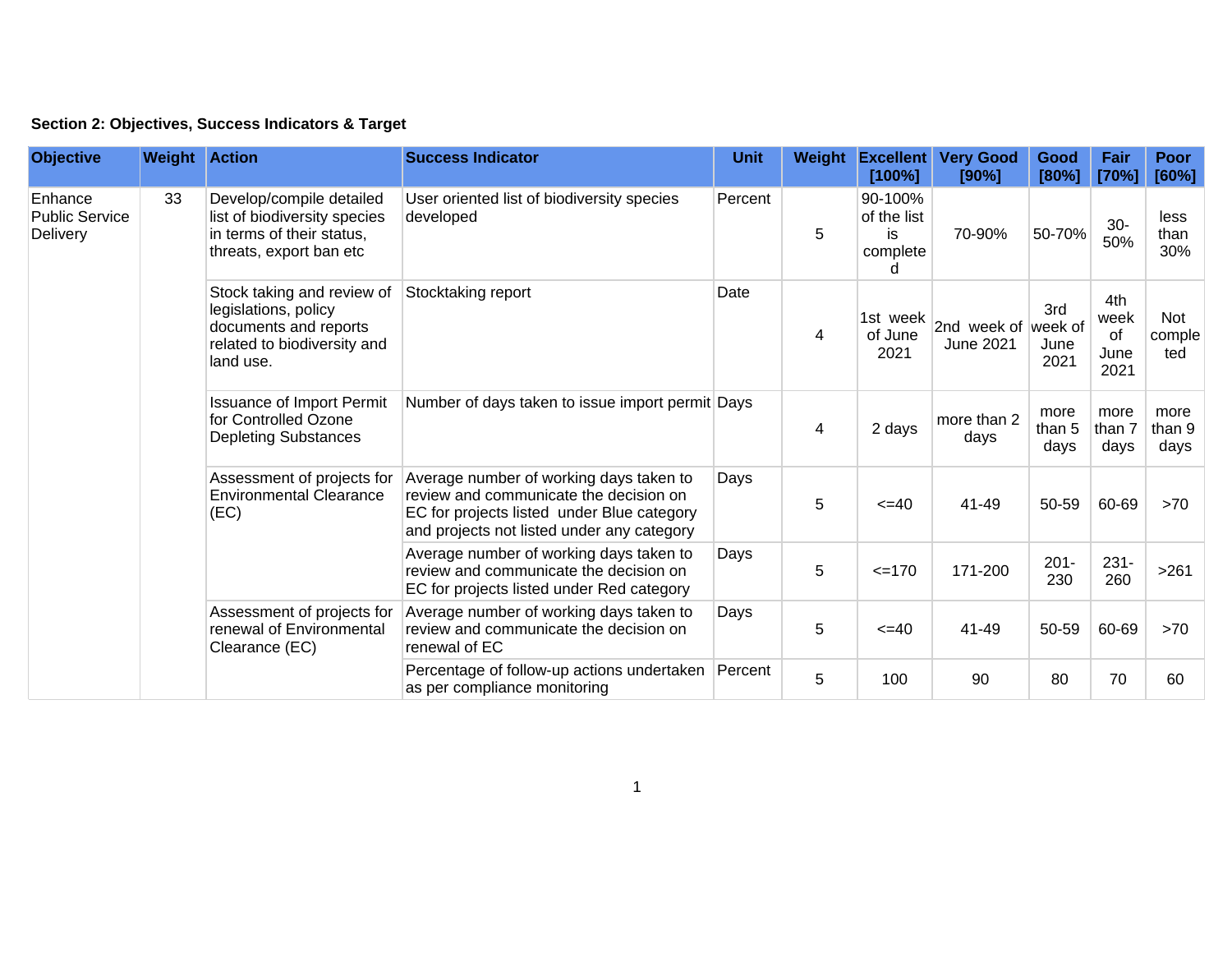| Implement<br><b>Bilateral and</b><br>Multilateral<br>Environment<br>Agreements<br>and<br>Programmes | 31 | Continuous update of<br><b>Clearing House</b><br>Mechanism and fulfillment<br>of other obligation under<br>Convention of Biological<br>Diversity. | CHM updated                                                                                      | Date          | 5 | 1st week<br>of June<br>2021       | 2nd week of week of<br><b>June 2021</b> | 3rd<br>June<br>2021                      | 4th<br>week<br>of<br>June<br>2021 | Not<br>update<br>d            |
|-----------------------------------------------------------------------------------------------------|----|---------------------------------------------------------------------------------------------------------------------------------------------------|--------------------------------------------------------------------------------------------------|---------------|---|-----------------------------------|-----------------------------------------|------------------------------------------|-----------------------------------|-------------------------------|
|                                                                                                     |    | HCFC 22 as per the<br>Montreal Protocol targets                                                                                                   | Reduce the consumption of Consumption of HCFC 22 reduced as per<br>the Montreal Protocol targets | <b>MT</b>     | 4 | 1.82 MT                           |                                         |                                          |                                   | more<br>than<br>1.82<br>MT    |
|                                                                                                     |    | Implementation of the 1st<br>NDC by sectors provided<br>funds available                                                                           | Elaboration of the sectoral strategies in the<br>NDC1 through the NDC2 formulation<br>process    | Date          | 4 | <b>Before</b><br>mid June<br>2021 | N/A                                     | N/A                                      | N/A                               | After<br>mid<br>June<br>2021  |
|                                                                                                     |    | <b>Third National</b><br><b>Communication Project</b><br>termination.<br>Inititate Fourth National<br>Communication                               | TNC printed in hard copies<br>Propose Letter of Endorsement for<br>preparation of FNC            | Date          | 4 | Mid June<br>2021                  | N/A                                     | N/A                                      | N/A                               | After<br>mid<br>June<br>2021  |
|                                                                                                     |    | Initiate NAP assessments                                                                                                                          | Timeline by which NAP assessments<br>initiated                                                   | Date          | 5 | 1st week<br>of June<br>2021       | 2nd week of week of<br><b>June 2021</b> | 3rd<br>June<br>2021                      | 4th<br>week<br>of<br>June<br>2021 | <b>Not</b><br>initiate<br>d   |
|                                                                                                     |    | Prepare Bhutan's First<br><b>Biennial Update Report</b>                                                                                           | Bhutan's First Biennial Update Report<br>completed                                               | <b>Others</b> | 4 | Draft<br><b>BUR</b> in<br>place   | 4 Chapters<br>completed                 | 3<br>Chapter<br>S<br>complet compl<br>ed | $\overline{2}$<br>ers<br>eted     | Chapt Chapte<br>comple<br>ted |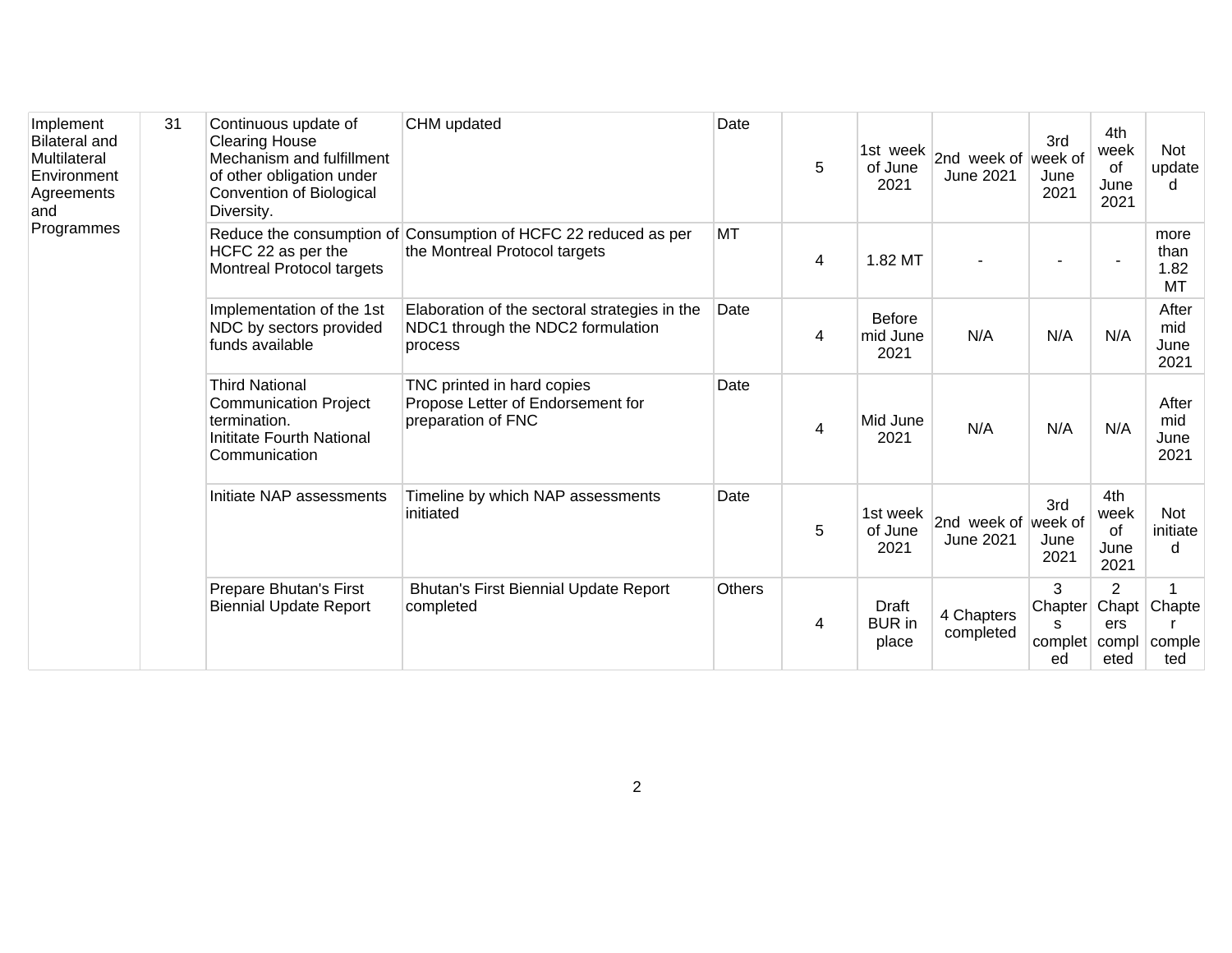| Implement<br><b>Bilateral and</b><br>Multilateral<br>Environment A       | 31 | Initiate development of an<br>operational manual for<br><b>Bhutan Climate Fund.</b> | Operational manual development for Bhutan Date<br>Climate Fund initiated                                         |                                                                    | 5              | Mid June<br>2021 | N/A          | N/A              | N/A              | After<br>mid<br>June<br>2021 |     |
|--------------------------------------------------------------------------|----|-------------------------------------------------------------------------------------|------------------------------------------------------------------------------------------------------------------|--------------------------------------------------------------------|----------------|------------------|--------------|------------------|------------------|------------------------------|-----|
| To implement<br>Waste<br>Management<br>Flagship<br>Program<br>activities | 20 | Make three coloured<br>household bins and<br>common residential bins<br>available   | Timeline by which three colour-coded bins<br>and common residential bins are made<br>available to the households | Date                                                               | 3              | June<br>2021     | N/A          | N/A              | N/A              | N/A                          |     |
|                                                                          |    | <b>Establish Waste Collection</b><br><b>Facilities</b>                              | Number of Waste Collection Facilities<br>established                                                             | <b>Number</b>                                                      | $\overline{2}$ | 25               | 23           | 20               | 18               | 15                           |     |
| successfully                                                             |    | Construct drop-off centers                                                          | Number of drop-off centres constructed                                                                           | Number                                                             | 3              | 9                | 8            | $\overline{7}$   | 6                | 5                            |     |
|                                                                          |    | Commence the<br>construction of Material<br>Recovery Facility (MRFs)                | Timeline by which the construction of<br>Material Recovery Facility (MRFs) is<br>commenced                       | Date                                                               | 3              | May 2021         | N/A          | N/A              | N/A              | June<br>2021                 |     |
|                                                                          |    | Commence the<br>construction of compost<br>plant                                    | Timeline by which the construction of<br>compost plant is commenced                                              | Date                                                               | 3              | June<br>2021     | N/A          | N/A              | N/A              | N/A                          |     |
|                                                                          |    |                                                                                     | Commence the<br>construction of sanitary<br>landfill                                                             | Timeline by which a sanitary landfill<br>construction is commemced | Date           | 3                | June<br>2021 | N/A              | N/A              | N/A                          | N/A |
|                                                                          |    | Procure and trial run<br>electric waste collection<br>vehicles                      | Timeline by which electric waste collection<br>vehicles are procured and trialled                                | Date                                                               | 3              | May 2021         | N/A          | N/A              | N/A              | June<br>2021                 |     |
| Strengthen<br><b>Water Security</b><br>and enhance<br>management         | 6  | Draft document for<br>institutionalization of E flow<br>produced                    | Timeline by which draft E Flow module for<br>integration is produced                                             | Date                                                               | 6              | 25-Jun-<br>21    | 30-Jun-21    | $10$ -Jul-<br>21 | $15$ -Jul-<br>21 | 30-Jul-<br>21                |     |